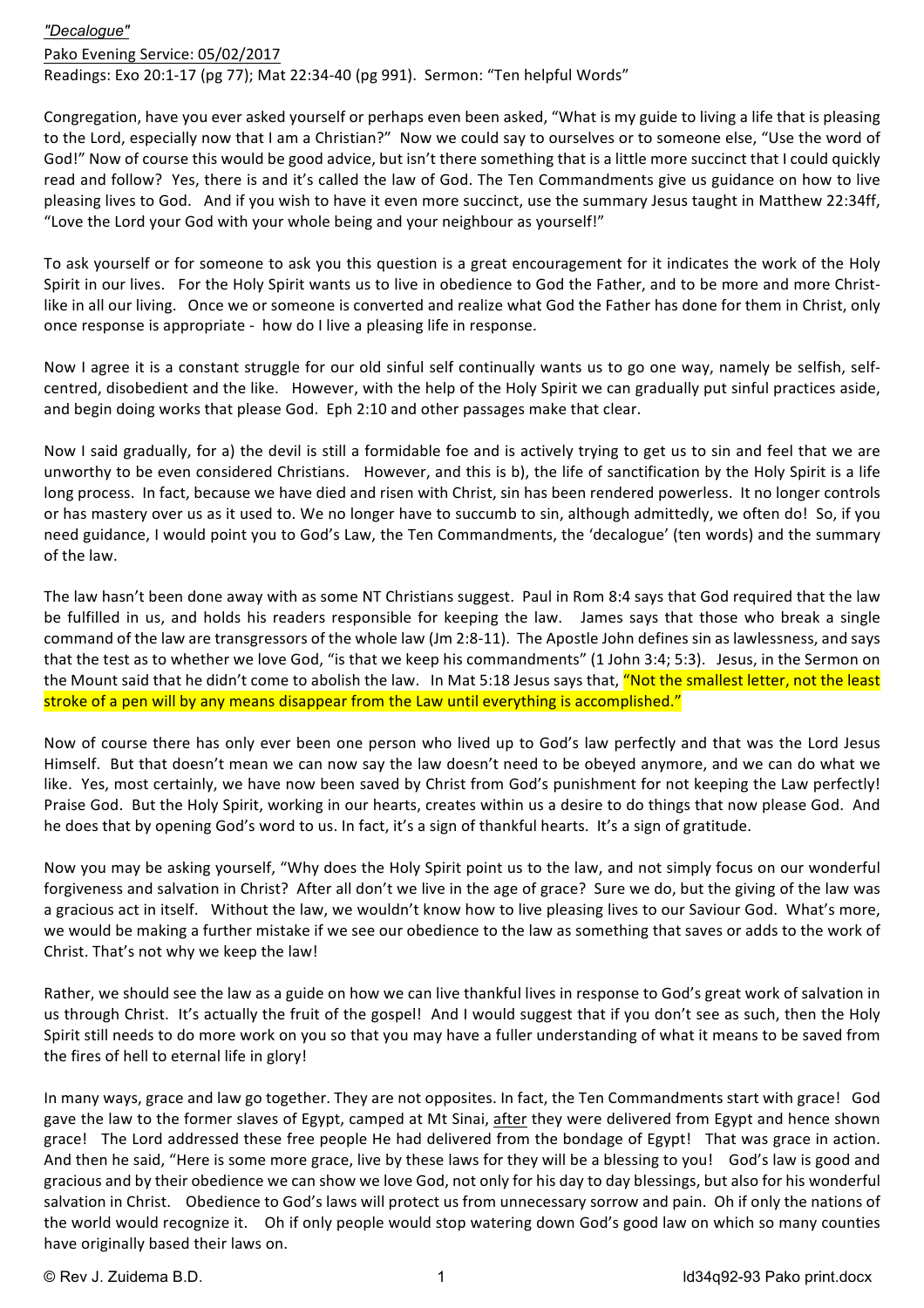## *"Decalogue"*

Allow me to give you an example of God's gracious law. God's law says, "Do not commit adultery." Why would God say that? Well ask what happens when you commit adultery? Let me tell you, you create a disaster. Committing adultery is the most ungracious and selfish thing you could ever do. It breaks relationships, ruins people and destroys families! When our loving Father says, "Do not commit adultery" then don't do it, for it's a great law to obey.

In many ways, it's a false dichotomy to say that law and gospel are two opposites. Rightly understood, they complement each other. They go together and are not opposed to each other. The gospel comes first: "I am the Lord who set you free, now keep my commandments." Both are God's gracious acts. Grace in the form of deliverance came first, then His gracious law. Therefore, God's law is good and gracious! It shows us how to live God-glorifying lives. In fact, it doesn't matter where you look, grace always came first and God's law was also gracious!

In the Garden of Eden, grace was first for the very act of Creation was a sign of grace. And then God said, don't eat of that one tree for I know if you do you will die. But Adam and Eve thought they knew better and we are living with the consequences every day! The Israelites in Egypt were not saved because of their obedience but they were saved by grace when God heard their cries! Read the book of Judges – time and time again God shows his grace and delivers his people! And that same grace is most clearly seen at Calvary. While we were his enemies Christ died for us and set us free. And now in response, we want to obey his law to show we love him and it is good for us and our society to live by them.

Let's never forget. God didn't choose us because we were such good obedient people! It was all of grace. Jesus died on the cross to set us free and he rose again so that we can now live for him in the fullness of hope, life eternal! And until the time we arrive at our final home with Jesus, we travel by the road map that God gives us, His law. We read in Exo 20:2; "I am the Lord your God, who brought you out of the land of Egypt." That was the gospel for these OT people. But now let's put it in NT language. "I am the Lord your God, who set you free through the death and resurrection of my Son." That's the gospel.

And the gospel continues - now you enter the school of discipleship, the instruction in Christian living, the keeping of the law, and living by the Spirit. Do you see? Both the Old and New Testaments teach the same things, freedom from bondage so that we can obey the Lord. God's grace shown to the Israelites and us has a purpose, namely that we can sing the praises of him who saved us, both in word and deed. It isn't an option that we can take or leave when it suits us, but it's a loving response to the God who set us free and saved us. So the Ten Commandments spell out how the people who have been delivered by their loving God must live. Obedience by God's people under the old Sinai Covenant and in the New Covenant is not slave like but child like. Law keeping is covenant keeping. But in the NT this obedience is possible because the Holy Spirit dwells within us and works through us.

Now those who say that the law of Sinai has been replaced by the law of love have failed to understand the teaching of God's Word, nor have they fully understood the gospel. The New Covenant doesn't bring a new law, but a new obedience (Jer 33:31-34). The full meaning of the law proclaimed on that first mountain at Sinai is explained for in the Sermon on the Mount when Jesus came to fulfill the law and the prophets (Mat 5:17). Jesus' life and teaching brings the fullest and deepest meaning of the law and the prophets to light. Make no mistake, the law was important in the OT. It was repeated in Deut 5, and recited by God's own voice and written by God's own fingers (Exo 20:22). The stone tablets on which the law was inscribed were kept in the ark (Exo 40:20). And those who were godly loved the law!

The writer of Psa 1vv 1-2 tells us, 'Blessed is the man who does not walk in the counsel of the wicked or stand in the way of sinners or sit in the seat of mockers, but his delight is in the law of the Lord, and on his law he meditates night and day!" Psalm 119 has 176 verses because the writer wishes to express his response to the good news of God who has not only set him free from slavery, but has given him guidance on how to serve God in a way that is pleasing to God and at the same time good for the Psalmist.

And that is the point. God hasn't given us the law because he likes to see us squirm, but because he knew that it was good for us! The NT church has found that the Ten Commandments supply the best tools for explaining the will of God to NT people. Generally, the Ten Commandments are divided with the first four teaching us about our relationship to God, to worship him, how we use his name and to observe his day. So they are to do with our vertical relationship.

In the second group, God teaches us in the horizontal relationships, that we are to respect parents, the neighbour's life, the neighbour's marriage, the neighbour's possessions, and the neighbour's name. We understand the tenth commandment to address the root cause of all transgressions in the second group. These commands are very succinct statements and most of them are negative, telling us what we may not do. However, people who speak about the Ten Commandments as though the 'shall nots' are irrelevant show great ignorance.